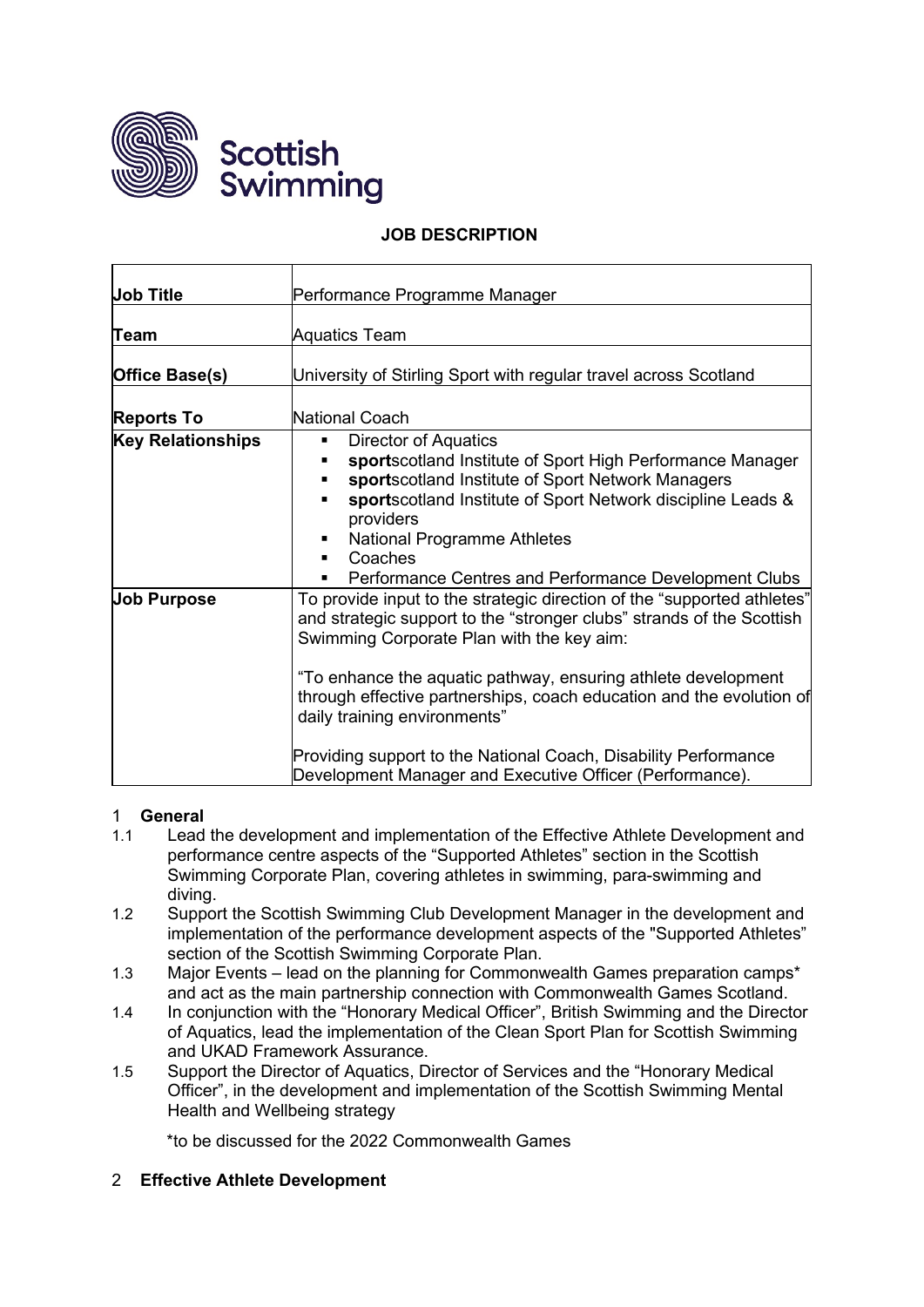- 2.1 Deliver a National Programme supporting the process of athlete development and self-determination.
- 2.2 Act as Scottish Swimming's strategic lead for support services. Review and assess athlete/coach/programme needs and lead the negotiation and finalisation of the **sport**scotland/Scottish Swimming service level agreement for athletes and coaches. In addition, integrate and coordinate the approach with British Swimming for delivery to athletes and coaches involved with the World Class programme.
- 2.3 Lead on the implementation of the Scottish Swimming/**sport**scotland service level agreement for athletes and coaches including the coordination of Institute Network Managers, Discipline Leads and providers.
- 2.4 Attend Scottish Swimming, Institute Network and British Swimming meetings, as appropriate.
- 2.5 Facilitate and encourage effective communication and good working relationships between coaches and service providers.
- 2.6 In conjunction with the National Coach, lead the planning of the Scottish Swimming National Programme.
- 2.7 Working with the National Coach and other stakeholders (e.g., National Swimming Committee), evolve the competition structure supporting the needs of developing athletes
- 2.8 Coordinate performance weekends and Scottish Swimming led camps based in Scotland, negotiating Institute support and Team Manager support as required.

# **3 Performance/Performance Development Environments**

- 3.1 Continue to develop four effective swimming Centres/Hubs delivering strongly to Scottish Swimming performance outcomes.
- 3.2 Drive regular meetings between coaches and support personnel in all four Hubs.
- 3.3 Support and enhance performance development environments across Scotland, contributing towards underpinning measures and performance outcomes.
- 3.4 Work primarily with the Disability Performance Development Manager, Club Development Manager and National Coach to support the delivery of outcomes.

### 4 **Coaching**

- 4.1 Develop a rapport with coaches, in tandem with the Director of Aquatics and National Coach.
- 4.2 Provide on-going support for coaches as and when required (troubleshooting).

# 5 **Corporate**

- Attend national and international swimming events as appropriate and agreed with the Director of Aquatics.
- 5.2 Prepare reports and information bulletins for Scottish Swimming and Institute of Sport publications (where appropriate) and other publications as necessary.
- 5.3 Lead, support and supervise students and additional administrators working to support the performance team.
- 5.4 Any other duties as deemed necessary with the Director of Aquatics.

### **General**

- 1 Promote Scottish Swimming both within and out with the work environment.
- 2 Deliver Scottish Swimming customer care standards in the work environment.
- 3 Attend, draft reports and contribute to Board, Council, Management and Staff Meetings as appropriate.
- 4 Maintain knowledge of and adhere to the published Scottish Swimming policies as printed in the Staff Handbook.
- 5 Maintain own personal development records and ensure that interim review and annual appraisal documentation is signed off and lodged according to company policy and timescale.